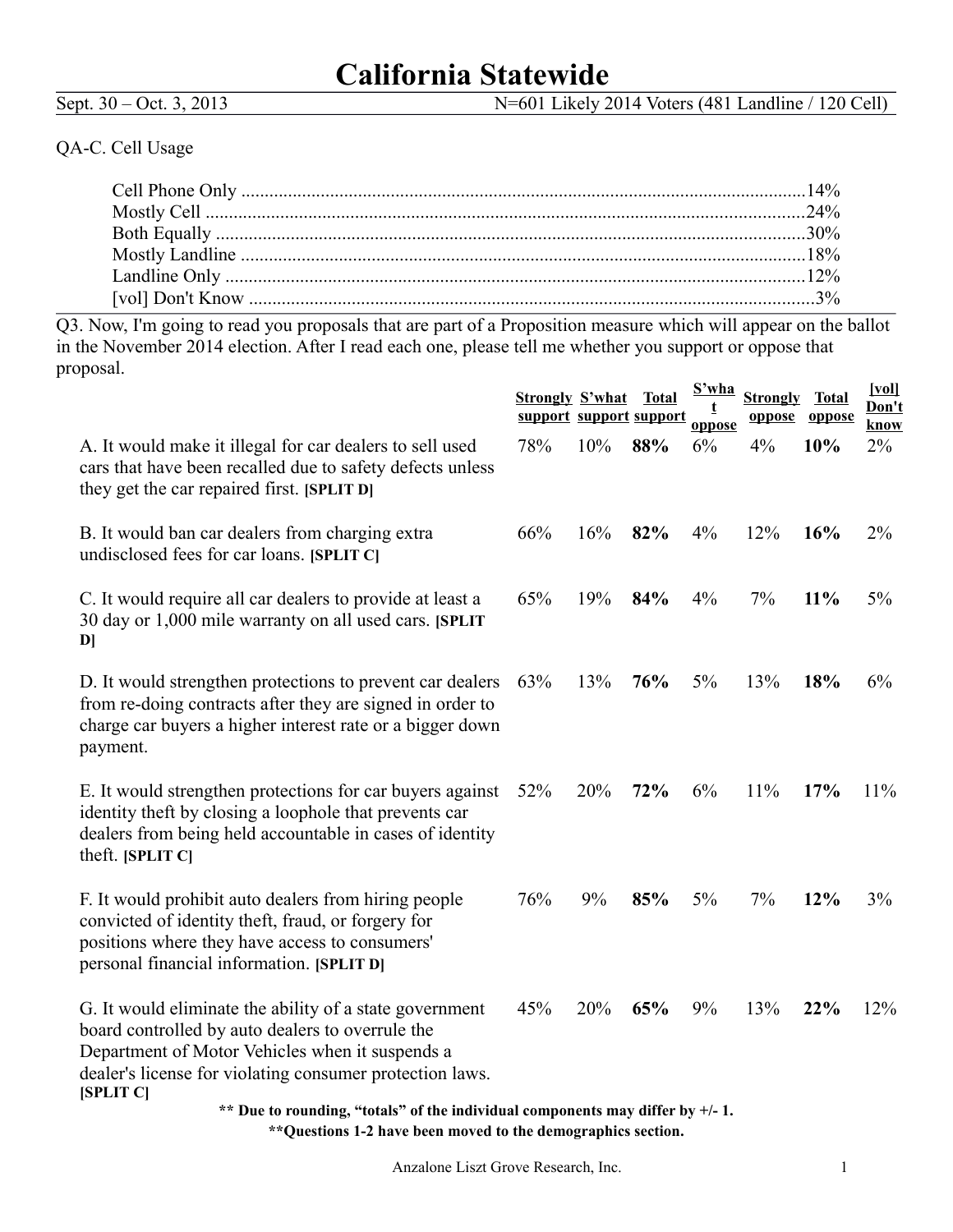# **California Statewide**

N=601 Likely 2014 Voters (481 Landline / 120 Cell)

#### **QUESTIONS FOR CLASSIFICATION PURPOSES**

## Q4. Sex

### Q5. Age

| 18-34 |  |
|-------|--|
|       |  |
| 50-64 |  |
| $65+$ |  |
|       |  |

## $Q1/2$ . Race

Q6. Are you married, separated, divorced, widowed, or have never been married?

Q7. Do you consider yourself a Democrat, a Republican, or an Independent?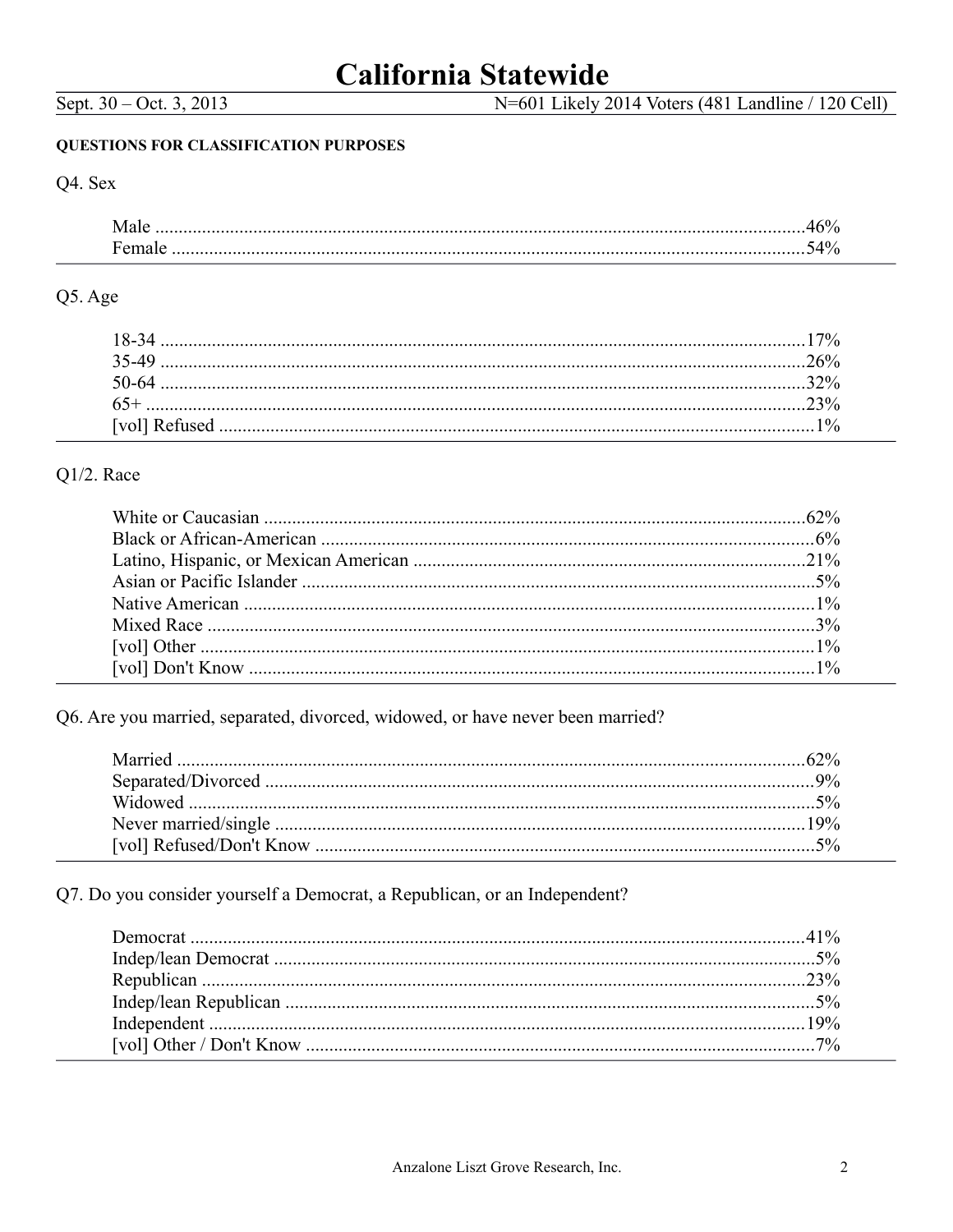N=601 Likely 2014 Voters (481 Landline / 120 Cell)

Q8. What was the last year of education you completed?

Q9. Do you have any children 18 years of age or younger currently living in your household?

Q10. Are you a current or retired member of a labor union?

Q11. What language do you usually speak at home? Only Spanish, more Spanish than English, both equally, more English than Spanish, or only English? [ASKED ONLY OF RESPONDENTS WHO ANSWERED 'LATINO, HISPANIC, OR MEXICAN AMERICAN' IN Q1/2; N=126]

Q12. Were you born in the United States? [ASKED ONLY OF RESPONDENTS WHO ANSWERED 'LATINO, HISPANIC, OR MEXICAN AMERICAN' IN Q1/2; N=126]